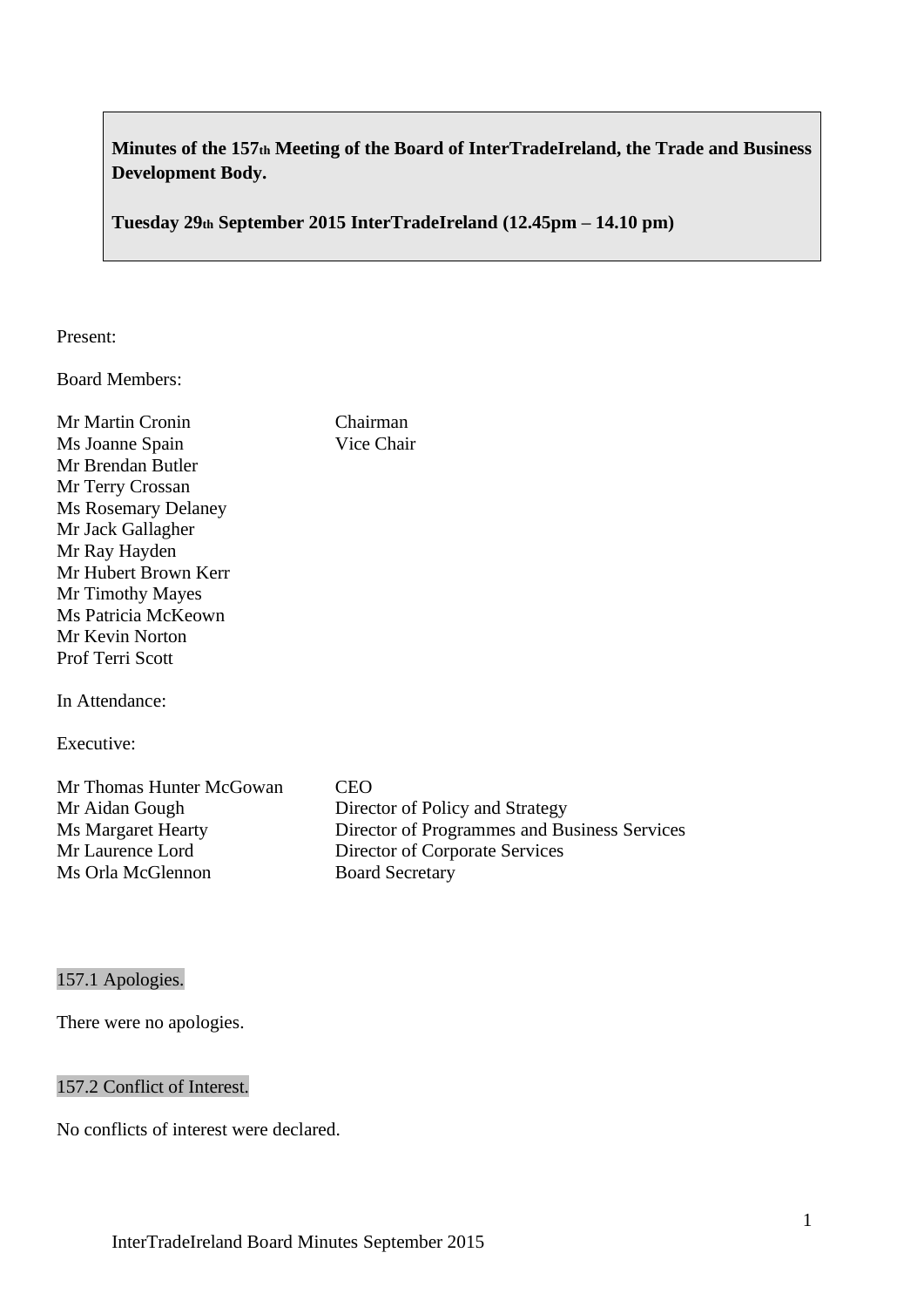#### 157.3 Authorisation of Previous Minutes.

The Minutes of the 25th August 2015 Board meeting were approved by the Board.

#### 157.4 Chairman's Report

The Board approved the draft schedule of 2016 Board meetings. It was agreed that the Board Secretary would send proposed dates for 2016 Sub Committee meetings and Board members should advise the Board Secretary of any unsuitable dates.

#### 157.5 CEO Report

Mr Hunter McGowan advised that he attended the launch of Mid East Action Plan for Jobs. He also recently attended the launch of the 2015 Startup Gathering in Dublin which is chaired by Mr Butler. Mr Butler thanked the Executive for their support of this initiative. Mr Hunter McGowan informed the Board that he had an interview with Richard Buckley, Editor of Business Eye magazine on the work of InterTradeIreland which will feature in the September/October edition. He attended the launch of the EXIM (Export-Import) Summit in Dublin and a dinner organised by the Certified Public Accountants Ireland. An inaugural IVCA conference in partnership with the Galway Chamber was held in Galway University at which the InterTradeIreland Equity Advisor, Drew O'Sullivan and the CEO attended. The 3rd Fusion Graduation took place on 21st September at Queen's University Belfast. The Mary Breslin Award was presented Tobias Prewitz. The CEO advised the Board that he attended a British Ambassador's event at which Ben Wallace, Parliamentary Under Secretary of State at the Northern Ireland Office was present and he was given the opportunity to brief him on the work of InterTradeIreland.

An Oversight and Liaison meeting with the two sponsoring Departments was held recently and indications were given that the 2016 Business Plan which was approved by the Board in August submitted to the Departments may need to be reviewed if the DETI vote for 2016 is reduced. Mr Hunter McGowan advised that he had organised separate meetings with Department officials to discuss further.

Mr Hunter McGowan reported that he is due to meet next week with the Joint Secretaries of the NSMC.

The CEO commended the team working on the Interreg V application.

The Chairman thanked Mr Hunter McGowan for his report.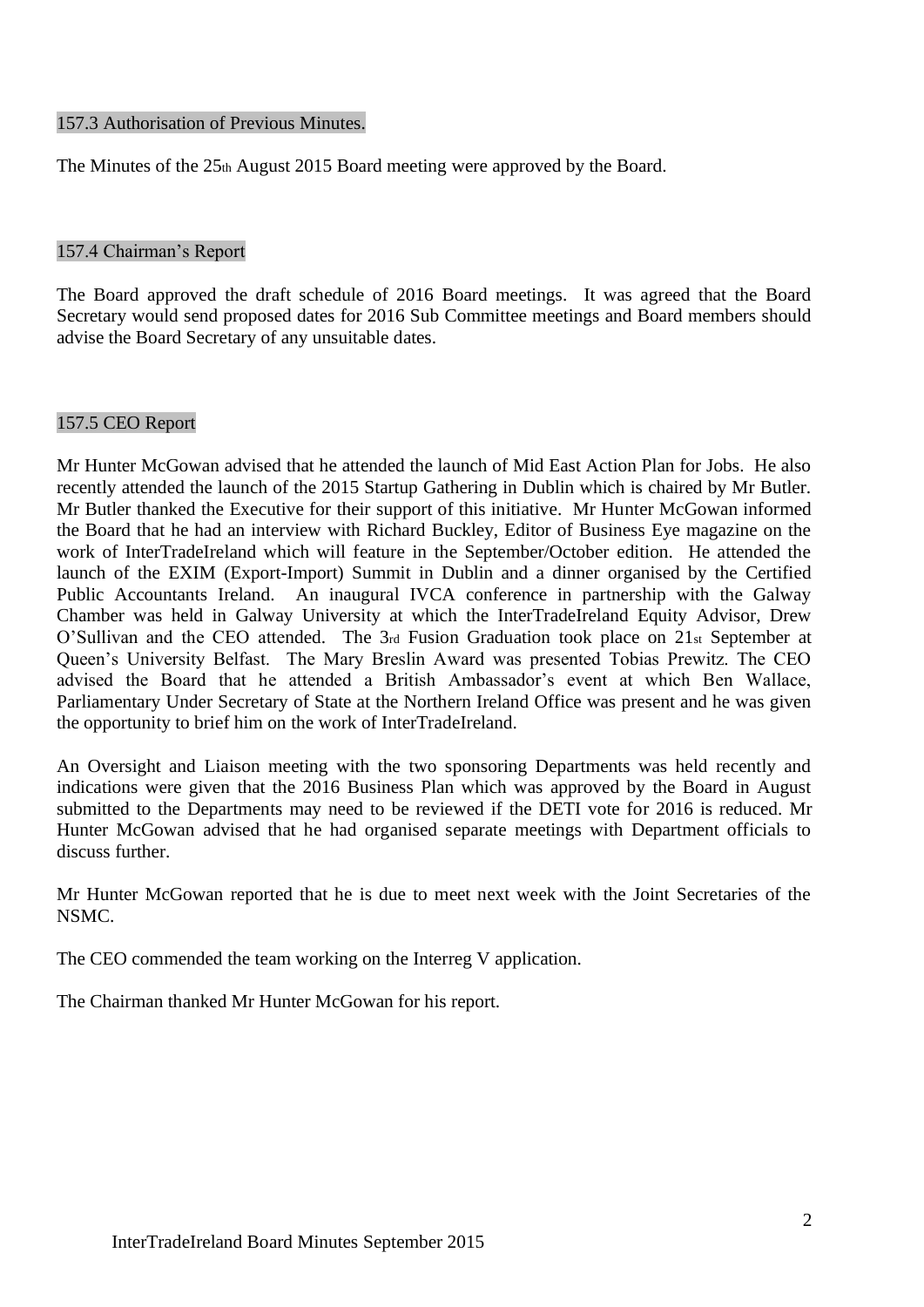#### 157.6 Board Sub Committee/Steering Committee Reports

#### *Innovation Sub Committee Report*

Mr Norton reported from the Innovation Sub Committee meeting held on 25th August 2015 to consider 10 new Fusion applications and 1 deferred application. 10 projects were approved and 1 was rejected. The Board noted the decisions of the Innovation Sub Committee in relation to the Fusion Programme. The Chairman thanked Mr Norton for his report.

#### 157.7 For Consideration, Discussion, Decision &/or Approval

#### *Operations Directorate Progress and Activity Report*

Ms Hearty presented the Operations Directorate Progress and Activity Report. She confirmed that all programmes are largely on track and on budget. She advised that staff continue to deal with company enquiries and attend outreach events. Positive feedback from companies availing of InterTradeIreland support through our formal monitoring system and unprompted positive feedback helps to keep staff motivated and focused. Ms Hearty informed the Board that to date 988 people have registered to attend the Meet the Buyer event being held in Dublin on 21st October, The Taoiseach is scheduled to open the event. At the request of Minister Hamilton, the Procurement Team recently met with CPD staff from the Innovation Lab's project to discuss opportunities to introduce innovation to the public procurement process. A number of areas were identified for further development.

The Chairman thanked Ms Hearty for her report.

#### *Governance and Financial Matters*

Mr Lord presented the Governance and Financial Matters Report. The internal auditors recently reviewed systems and processes in respect of corporate governance structures and recommended that all Board Sub Committees review and present their terms of reference to the Board for approval on an annual basis. They also recommended that the Sub Committee structures are reviewed at least once every 3 years. The Audit and Risk Assurance Committee will consider this matter and revert to the Board in October.

The Board noted the Governance and Financial Matters Report and the Chairman thanked Mr Lord for his update.

#### *Premises Update*

The Chairman advised that the Premises Sub Committee met prior to the Board meeting and were awaiting the final draft of the economic appraisal.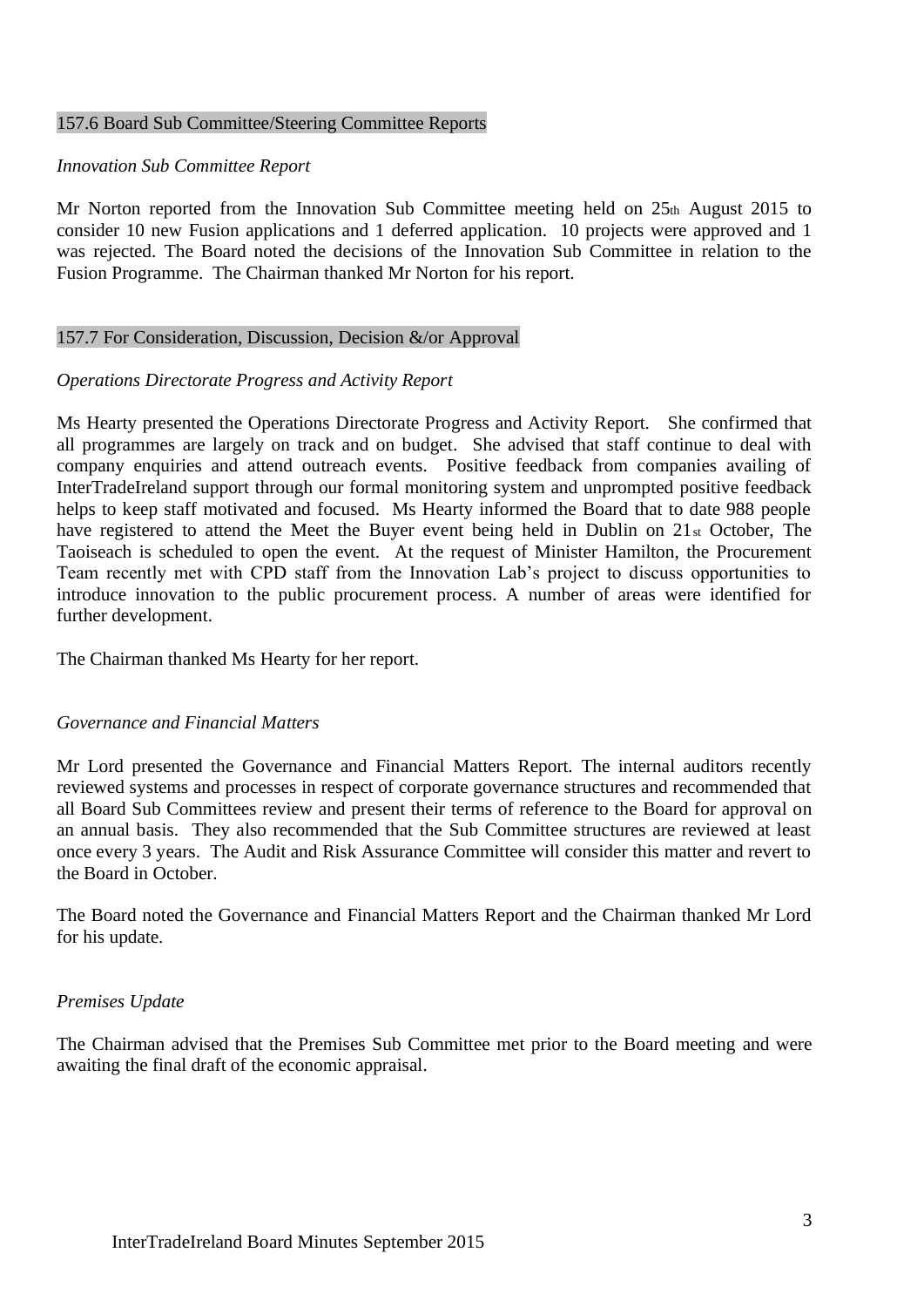### *Communications and Marketing Performance Report*

Mr Lord presented the Communications and Marketing Performance Report. He advised the Board that Dwayne Stewart, our Communications Manager was invited by the Taoiseach's office to deliver an element of an "All about Jobs" training course in Dublin. The aim was to provide civil servants with knowledge and skills to speak to SMEs about jobs and the range of supports available to them to support the Action Plan for Jobs. There are now 100 more civil servant job ambassadors trained to promote key SME supports including InterTradeIreland programmes and activities. Mr Lord commended the Communications team on their work and highlighted the 63% for brand awareness metric against a much reduced advertising budget.

The Board noted the Communications and Marketing Performance Report.

### *Tenders and Variations to Letters of Offer/Appointment – Continuation of the InterTradeIreland Business Monitor.*

Dr Eoin Magennis, Policy Research Manager, joined the Board meeting for this agenda item.

Mr Gough sought Board approval for the continuation of the InterTradeIreland Business Monitor. He advised that it is the largest and only all island survey of business sentiment, which each quarter surveys the views of owner/managers across the island. The Business Monitor provides InterTradeIreland with an evidence base which has been used to inform and develop new programmes including the Funding for Growth Advisory Service. Mr Gough informed the Board that the Monitor has also supported InterTradeIreland research reports and other policy makers and Government Departments for their own policy research and development. It offers the opportunity for InterTradeIreland to publicly disseminate authoritative information and keep in touch with the issues impacting on businesses on the island. The Board discussed the merits of the Monitor and approved the request to go to competitive tender for the service to produce the Business Monitor survey for a further 3 years (12 quarters).

The Chairman thanked Mr Gough for his input.

# *Targeting of Growing Companies: Internal Discussion Paper*

It was agreed that both the Trade and Innovation Sub Committees would consider the internal discussion paper on *Targeting Growing Companies* and report back to the Board at a future date with their views and recommendations.

#### *Interreg Update*

Mr Gough gave an update on the Interreg V programme. He reported that the cross directorate team are doing extensive work on all aspects of the application form which must be submitted to SEUPB by 21st October. InterTradeIreland's application is to Objective 1.2 of the Interreg V programme, the objective is: *to increase the number and capacity of SMEs engaged in cross border research and innovation activity in the region aimed at the development of new products, processes and tradable services.* Mr Gough outlined the 5 strands: